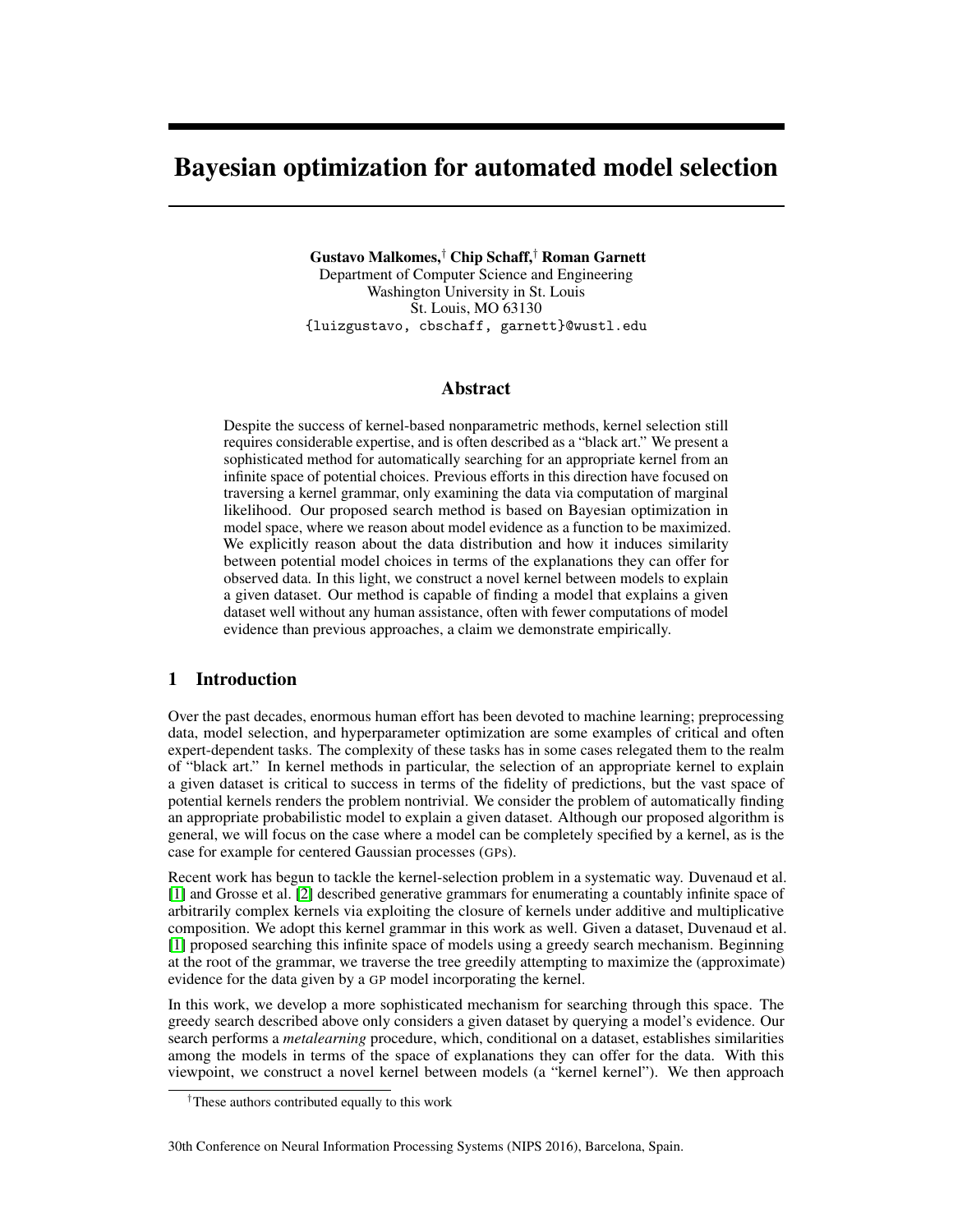the model-search problem via Bayesian optimization, treating the model evidence as an expensive black-box function to be optimized as a function of the kernel. The dependence of our kernel between models on the distribution of the data is critical; depending on a given dataset, the kernels generated by a compositional grammar could be especially rich or deceptively so.

We develop an automatic framework for exploring a set of potential models, seeking the model that best explains a given dataset. Although we focus on Gaussian process models defined by a grammar, our method could be easily extended to any probabilistic model with a parametric or structured model space. Our search appears to perform competitively with other baselines across a variety of datasets, including the greedy method from [1], especially in terms of the number of models for which we must compute the (expensive) evidence, which typically scales cubically for kernel methods.

# 2 Related work

There are several works attempting to create more expressive kernels, either by combining kernels or designing custom ones. *Multiple kernel learning* approaches, for instance, construct a kernel for a given dataset through a weighted sum of predefined and fixed set of kernels, adjusting the weights to best explain the observed data. Besides limiting the space of kernels considered, the hyperparameters of component kernels also need to be specified in advance [3, 4]. Another approach to is to design flexible kernel families [5–7]. These methods often use Bochner's theorem to reason in spectral space, and can approximate any arbitrary stationary kernel function. In contrast, our method does not depend on stationarity. Other work has developed expressive kernels by combining Gaussian processes with deep belief networks; see, for example, [8–10]. Unfortunately, there is no free lunch; these methods require complicated inference techniques that are much more costly than using standard kernels.

The goal of *automated machine learning* (autoML) is to automate complex machine-learning procedures using insights and techniques from other areas of machine learning. Our work falls into this broad category of research. By applying machine learning methods throughout the entire modeling process, it is possible to create more automated and, eventually, better systems. Bergstra et al. [11] and Snoek et al. [12], for instance, have shown how to use modern optimization tools such as Bayesian optimization to set the hyperparameters of machine learning methods (e.g., deep neural networks and structured SVMs). Our approach to model search is also based on Bayesian optimization, and its success in similar settings is encouraging for our adoption here. Gardner et al. [13] also considered the automated model selection problem, but in an *active leaning* framework with a fixed set of models. We note that our method could be adopted to their Bayesian active model selection framework with minor changes, but we focus on the classical supervised learning case with a fixed training set.

# 3 Bayesian optimization for model search

Suppose we face a classical supervised learning problem defined on an input space  $\mathcal X$  and output space Y. We are given a set of training observations  $\mathcal{D} = (\mathbf{X}, \mathbf{y})$ , where X represents the design matrix of explanatory variables  $x_i \in \mathcal{X}$ , and  $y_i \in \mathcal{Y}$  is the respective value or label to be predicted. Ultimately, we want to use D to predict the value  $y_*$  associated with an unseen point  $x_*$ . Given a probabilistic model  $M$ , we may accomplish this via formation of the predictive distribution.

Suppose, however, that we are given a collection of probabilistic models M that could have plausibly generated the data. Ideally, finding the source of  $D$  would let us solve our prediction task with the highest fidelity. Let  $\mathcal{M} \in \mathbb{M}$  be a probabilistic model, and let  $\Theta_{\mathcal{M}}$  be the corresponding parameter space. These models are typically parametric families of distributions, each of which encodes a *structural* assumption about the data, for example, that the data can be described by a linear, quadratic, or periodic trend. Further, the member distributions ( $M_\theta \in \mathcal{M}, \theta \in \Theta_{\mathcal{M}}$ ) of  $\mathcal M$  differ from each other by a particular value of some properties—represented by the *hyperprameters* θ—related to the data such as amplitude, characteristic length scales, etc.

We wish to select one model from this collection of models  $M$  to explain  $D$ . From a Bayesian perspective, the principle approach for solving this problem is *Bayesian model selection*. 2 The critical

<sup>&</sup>lt;sup>2</sup> Model selection" is unfortunately sometimes also used in GP literature for the process of hyperparameter learning (selecting some  $\mathcal{M}_{\theta} \in \mathcal{M}$ ), rather than selecting a model class  $\mathcal{M}$ , the focus of our work.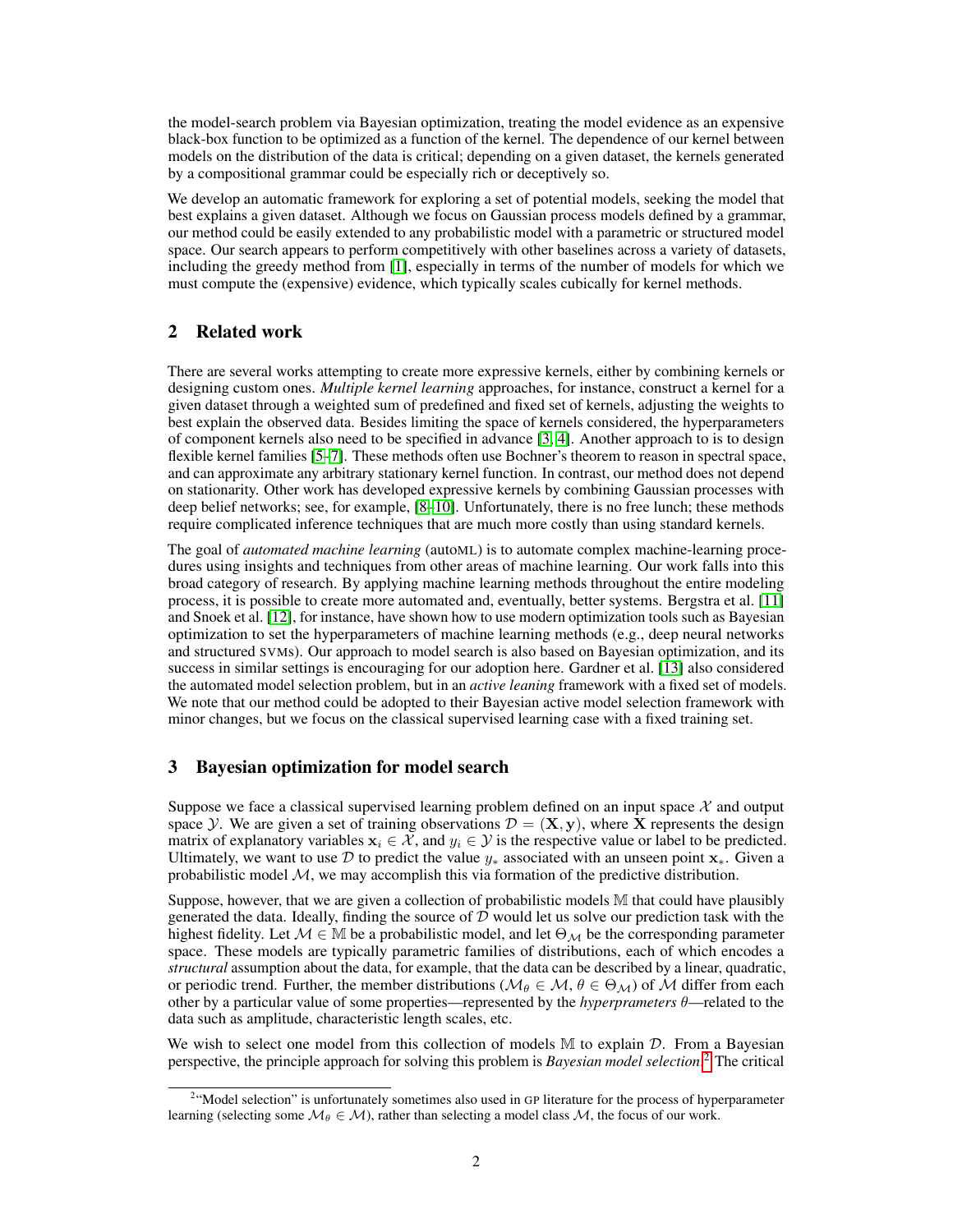value is *model evidence*, the probability of generating the observed data given a model M:

$$
p(\mathbf{y} \mid \mathbf{X}, \mathcal{M}) = \int_{\Theta_{\mathcal{M}}} p(\mathbf{y} \mid \mathbf{X}, \theta, \mathcal{M}) p(\theta \mid \mathcal{M}) d\theta.
$$
 (1)

The evidence (also called *marginal likelihood*) integrates over  $\theta$  to account for all possible explanations of the data offered by the model, under a prior  $p(\theta \mid M)$  associated with that model.

Our goal is to automatically explore a space of models M to select a model<sup>3</sup>  $\mathcal{M}^* \in \mathbb{M}$  that explains a given dataset  $D$  as well as possible, according to the model evidence. The essence of our method, which we call *Bayesian optimization for model search* (BOMS), is viewing the evidence as a function  $g: \mathbb{M} \to \mathbb{R}$  to be optimized. We note two important aspects of g. First, for large datasets and/or complex models, q is an expensive function, for example growing cubically with  $|\mathcal{D}|$  for GP models. Further, gradient information about  $g$  is impossible to compute due to the discrete nature of M. We can, however, query a model's evidence as a black-box function. For these reasons, we propose to optimize evidence over M using *Bayesian optimization,* a technique well-suited for optimizing expensive, gradient-free, black-box objectives [14]. In this framework, we seek an optimal model

$$
\mathcal{M}^* = \underset{\mathcal{M} \in \mathbb{M}}{\arg \max} \, g(\mathcal{M}; \mathcal{D}),\tag{2}
$$

where  $g(\mathcal{M}; \mathcal{D})$  is the (log) model evidence:

$$
g(\mathcal{M}; \mathcal{D}) = \log p(\mathbf{y} \mid \mathbf{X}, \mathcal{M}).
$$
\n(3)

We begin by placing a Gaussian process (GP) prior on  $g$ ,

$$
p(g) = \mathcal{GP}(g; \mu_g, K_g),
$$

where  $\mu_g \colon \mathbb{M} \to \mathbb{R}$  is a mean function and  $K_g \colon \mathbb{M}^2 \to \mathbb{R}$  is a covariance function appropriately defined over the model space M. This is a nontrivial task due to the discrete and potentially complex nature of M. We will suggest useful choices for  $\mu_q$  and  $K_q$  when M is a space of Gaussian process models below. Now, given observations of the evidence of a selected set of models,

$$
\mathcal{D}_g = \{ (\mathcal{M}_i, g(\mathcal{M}_i; \mathcal{D})) \},\tag{4}
$$

we may compute the posterior distribution on g conditioned on  $\mathcal{D}_q$ , which will be an updated Gaussian process [15]. Bayesian optimization uses this probabilistic belief about q to induce an inexpensive acquisition function to select which model we should select to evaluate next. Here we use the classical *expected improvement* (EI) [16] acquisition function, or a slight variation described below, because it naturally considers the trade off between exploration and exploitation. The exact choice of acquisition function, however, is not critical to our proposal. In each round of our model search, we will evaluate the acquisition function in the optimal model evidence for a number of candidate models  $\mathcal{C}(\mathcal{D}_g) = \{\mathcal{M}_i\}$ , and compute the evidence of the candidate where this is maximized:

$$
\mathcal{M}' = \underset{\mathcal{M} \in \mathcal{C}}{\arg \max} \, \alpha_{\text{EI}}(\mathcal{M}; \mathcal{D}_g).
$$

We then incorporate the chosen model M' and the observed model evidence  $g(M; \mathcal{D})$  into our model evidence training set  $\mathcal{D}_q$ , update the posterior on g, select a new set of candidates, and continue. We repeat this iterative procedure until a budget is expended, typically measured in terms of the number of models considered.

We have observed that expected improvement [16] works well especially for small and/or lowdimensional problems. When the dataset is large and/or high-dimensional, training costs can be considerable and variable, especially for complex models. To give better anytime performance on such datasets, we use *expected improvement per second,* where we divide the expected improvement by an estimate of the time required to compute the evidence. In our experiments, this estimation was performed by fitting a linear regression model to the log time to compute  $g(\mathcal{M}; \mathcal{D})$  as a function of the number of hyperparameters (the dimension of  $\Theta_{\mathcal{M}}$ ) that we train on the models available in  $\mathcal{D}_g$ .

The acquisition function allows us to quickly determine which models are more promising than others, given the evidence we have observed so far. Since M is an infinite set of models, we cannot consider every model in every round. Instead, we will define a heuristic to evaluate the acquisition function at a smaller set of active candidate models below.

<sup>3</sup>We could also select a *set* of models but, for simplicity, we assume that there is one model that best explains that data with overwhelming probability, which would imply that there is not benefit in considering more than one model, e.g., via Bayesian model averaging.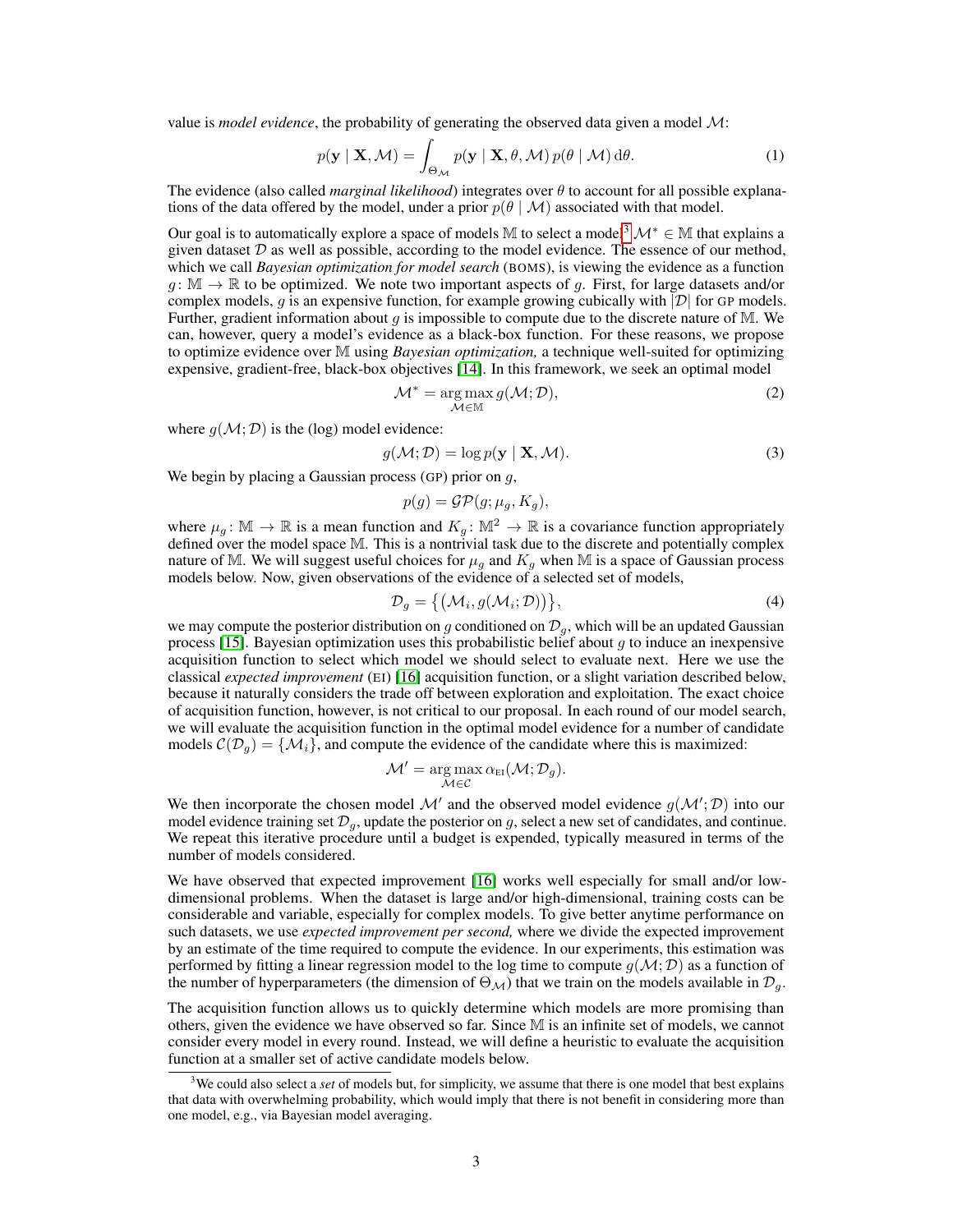## 4 Bayesian optimization for Gaussian process kernel search

We introduced above a general framework for searching over a space of probabilistic models M to explain a dataset  $D$  without making further assumptions about the nature of the models. In the following, we will provide specific suggestions in the case that all members of M are Gaussian process priors on a latent function.

We assume that our observations y were generated according to an unknown function  $f: \mathcal{X} \to \mathbb{R}$ via a fixed probabilistic observation mechanism  $p(y | f)$ , where  $f_i = f(x_i)$ . In our experiments here, we will consider regression with additive Gaussian observation noise, but this is not integral to our approach. We further assume a GP prior distribution on f,  $p(f) = \mathcal{GP}(f; \mu_f, K_f)$ , where  $\mu_f: \mathcal{X} \to \mathbb{R}$  is a mean function and  $K_f: \mathcal{X}^2 \to \mathbb{R}$  is a positive-definite covariance function or kernel. For simplicity, we will assume that the prior on f is centered,  $\mu_f(x) = 0$ , which lets us fully define the prior on f by the kernel function  $K_f$ . We assume that the kernel function is parameterized by hyperparameters that we concatenate into a vector  $\theta$ . In this restricted context, a model  $\mathcal M$  is completely determined by the choice of kernel function and an associated hyperparameter prior  $p(\theta \mid M)$ . Below we briefly review a previously suggested method for constructing an infinite space of potential kernels to model the latent function  $f$ , and thus an infinite family of models M. We will the discuss the standardized and automated construction of associated hyperparameter priors.

#### 4.1 Space of compositional Gaussian processes kernels

We adopt the same space of kernels defined by Duvenaud et al. [1], which we briefly summarize here. We refer the reader to the original paper for more details. Given a set of simple, so-called *base kernels,* such as the common squared exponential (SE), periodic (PER), linear (LIN), and rational quadratic (RQ) kernels, we create new and potentially complex kernels by summation and multiplication of these base units. The entire kernel space can be describe by the following grammar rules:

- 1. Any subexpression S can be replaced with  $S + B$ , where B is a base kernel.
- 2. Any subexpression S can be replaced with  $S \times B$ , where B is a base kernel.
- 3. Any base kernel  $\beta$  may be replaced with another base kernel  $\beta'$ .

#### 4.2 Creating hyperparameter priors

The base kernels we will use are well understood, as are their hyperparameters, which have simple interpretations that can be thematically grouped together. We take advantage of the Bayesian framework to encode prior knowledge over hyperparameters, i.e.,  $p(\theta | \mathcal{M})$ . Conveniently, these priors can also potentially mitigate numerical problems during the training of the GPs. Here we derive a consistent method to construct such priors for arbitrary kernels and datasets in regression problems.

We first standardize the dataset, i.e., we subtract the mean and divide by the standard deviation of both the predictive features  $\{x_i\}$  and the outputs y. This gives each dataset a consistent scale. Now we can reason about what real-world datasets usually look like in this scale. For example, we do not typically expect to see datasets spanning 10 000 length scales. Here we encode what we judge to be reasonable priors for groups of thematically related hyperparameters for most datasets. These include three types of hyperparameters common to virtually any problem: length scales  $\ell$  (including, for example, the period parameter of a periodic covariance), signal variance  $\sigma$ , and observation noise  $\sigma_n$ . We also consider separately three other parameters specific to particular covariances we use here: the  $\alpha$  parameter of the rational quadratic covariance [15, (4.19)], the "length scale" of the periodic covariance  $\ell_p$  [15,  $\ell$  in (4.31)], and the offset  $\sigma_0$  in the linear covariance. We define the following:

$$
p(\log \ell) = \mathcal{N}(0.1, 0.7^2) \qquad p(\log \sigma) = \mathcal{N}(0.4, 0.7^2) \qquad p(\log \sigma_n) = \mathcal{N}(0.1, 1^2)
$$
  

$$
p(\log \alpha) = \mathcal{N}(0.05, 0.7^2) \qquad p(\log \ell_p) = \mathcal{N}(2, 0.7^2) \qquad p(\sigma_0) = \mathcal{N}(0, 2^2)
$$

Given these, each model was given an independent prior over each of its hyperparameters, using the appropriate selection from the above for each.

## 4.3 Approximating the model evidence

The model evidence  $p(y | X, M)$  is in general intractable for GPs [17, 15]. Alternatively we use a *Laplace approximation* to approximately compute the model evidence. This approximation works by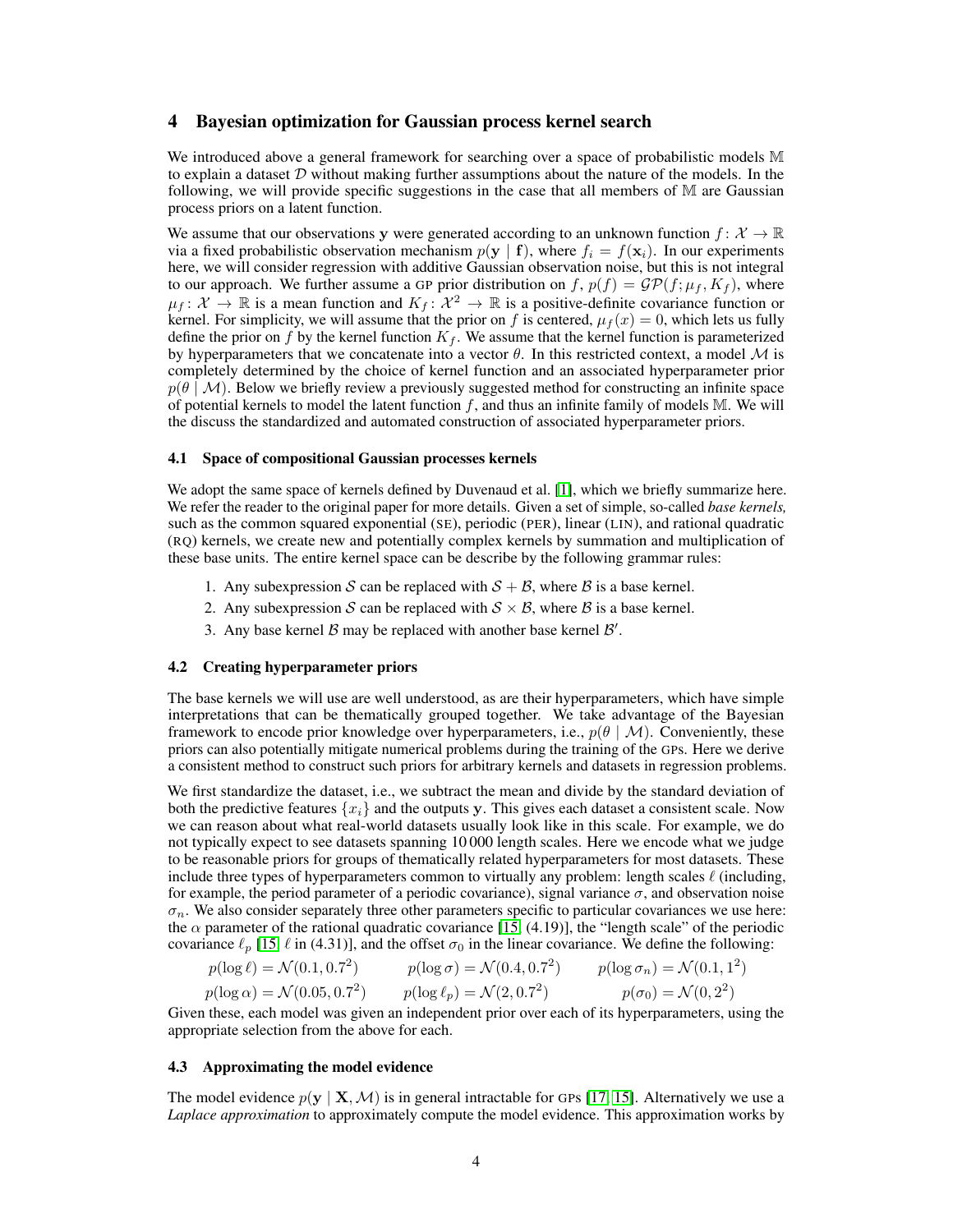making a second-order Taylor expansion of  $\log p(\theta | \mathcal{D}, \mathcal{M})$  around its mode  $\hat{\theta}$  and approximates the model evidence as follows:

$$
\log p(\mathbf{y} \mid \mathbf{X}, \mathcal{M}) \approx \log p(\mathbf{y} \mid \mathbf{X}, \hat{\theta}, \mathcal{M}) + \log p(\hat{\theta} \mid \mathcal{M}) - \frac{1}{2} \log \det \Sigma^{-1} + \frac{d}{2} \log 2\pi, \tag{5}
$$

where d is the dimension of  $\theta$  and  $\Sigma^{-1} = -\nabla^2 \log p(\theta | \mathcal{D}, \mathcal{M})|_{\theta=\hat{\theta}}$  [18, 19]. We can view (5) as rewarding model fit while penalizing model complexity. Note that the *Bayesian information criterion* (BIC), commonly used for model selection and also used by Duvenaud et al. [1], can be seen as an approximation to the Laplace approximation [20, 21].

### 4.4 Creating a "kernel kernel"

In §4.1, §4.2, and §4.3, we focused on modeling a latent function  $f$  with a GP, creating an infinite space of models  $M$  to explain  $f$  (along with associated hyperparameter priors), and approximating the log model evidence function  $g(\mathcal{M}; \mathcal{D})$ . The evidence function g is the objective function we are trying to optimize via Bayesian optimization. We described in §3 how this search progresses in the general case, described in terms of an arbitrary Gaussian process prior on g. Here we will provide specific suggestions for the modeling of q in the case that the model family  $M$  comprises Gaussian process priors on a latent function  $f$ , as discussed here and considered in our experiments.

Our prior belief about g is given by a GP prior  $p(g) = \mathcal{GP}(g; \mu_q, K_q)$ , which is fully specified by the mean  $\mu_q$  and covariance functions  $K_q$ . We define the former as a simple constant mean function  $\mu_q(\mathcal{M}) = \dot{\theta}_\mu$ , where  $\theta_\mu$  is a hyperparameter to be learned through a regular GP training procedure given a set of observations. The latter we will construct as follows.

The basic idea in our construction is that is that we will consider the distribution of the observation locations in our dataset  $D$ ,  $X$  (the design matrix of the underlying problem). We note that selecting a model class M induces a prior distribution over the latent function values at **X**,  $p(f | X, M)$ :

$$
p(\mathbf{f} \mid \mathbf{X}, \mathcal{M}) = \int p(\mathbf{f} \mid \mathbf{X}, \mathcal{M}, \theta) p(\theta \mid \mathcal{M}) \, d\theta.
$$

This prior distribution is an infinite mixture of multivariate Gaussian prior distributions, each conditioned on specific hyperparameters  $\theta$ . We consider these prior distributions as different explanations of the latent function f, restricted to the observed locations, offered by the model  $M$ . We will compare two models in M according to how different the explanations they offer for f are, *a priori.*

The *Hellinger distance* is a probability metric that we adopt as a basic measure of similarity between two distributions. Although this quantity is defined between arbitrary probability distributions (and thus could be used with non-GP model spaces), we focus on the multivariate normal case. Suppose that  $M, M' \in \mathbb{M}$  are two models that we wish to compare, in the context of explaining a fixed dataset  $D$ . For now, suppose that we have conditioned each of these models on arbitrary hyperparameters (that is, we select a particular prior for f from each of these two families), giving  $\mathcal{M}_{\theta}$  and  $\mathcal{M}'_{\theta'}$ , with  $\theta \in \Theta_{\mathcal{M}}$  and  $\theta' \in \Theta_{\mathcal{M}'}$ . Now, we define the two distributions

$$
P = p(\mathbf{f} \mid \mathbf{X}, \mathcal{M}, \theta) = \mathcal{N}(\mathbf{f}; \mu_P, \Sigma_P) \qquad Q = p(\mathbf{f} \mid \mathbf{X}, \mathcal{M}', \theta') = \mathcal{N}(\mathbf{f}; \mu_Q, \Sigma_Q).
$$

The squared *Hellinger distance* between P and Q is

$$
d_{\rm H}^{2}(P,Q) = 1 - \frac{|\Sigma_{P}|^{1/4}|\Sigma_{Q}|^{1/4}}{\left|\frac{\Sigma_{P} + \Sigma_{Q}}{2}\right|^{1/2}} \exp\left\{-\frac{1}{8}(\mu_{P} - \mu_{Q})^{\top} \left(\frac{\Sigma_{P} + \Sigma_{Q}}{2}\right)^{-1} (\mu_{P} - \mu_{Q})\right\}.
$$
 (6)

The Hellinger distance will be small when P and Q are highly overlapping, and thus  $\mathcal{M}_{\theta}$  and  $\mathcal{M}'_{\theta'}$ provide similar explanations *for this dataset*. The distance will be larger, conversely, when  $\mathcal{M}_{\theta}$  and  $\mathcal{M}_{\theta'}'$  provide divergent explanations. Critically, we note that this distance depends on the dataset under consideration in addition to the GP priors.

Observe that the distance above is not sufficient to compare the similarity of two models  $M$ ,  $M'$ due to the fixing of hyperparameters above. To properly account for the different hyperparameters of different models, and the priors associated with them, we define the *expected squared Hellinger distance* of two models  $M, M' \in \mathbb{M}$  as

$$
\bar{d}_{\rm H}^2(\mathcal{M},\mathcal{M}';\mathbf{X})=\mathbb{E}\big[d_{\rm H}^2(\mathcal{M}_{\theta},\mathcal{M}'_{\theta'})\big]=\iint d_{\rm H}^2(\mathcal{M}_{\theta},\mathcal{M}'_{\theta'};\mathbf{X})\,p(\theta\mid \mathcal{M})\,p(\theta'\mid \mathcal{M}')\,\mathrm{d}\theta\,\mathrm{d}\theta',\quad(7)
$$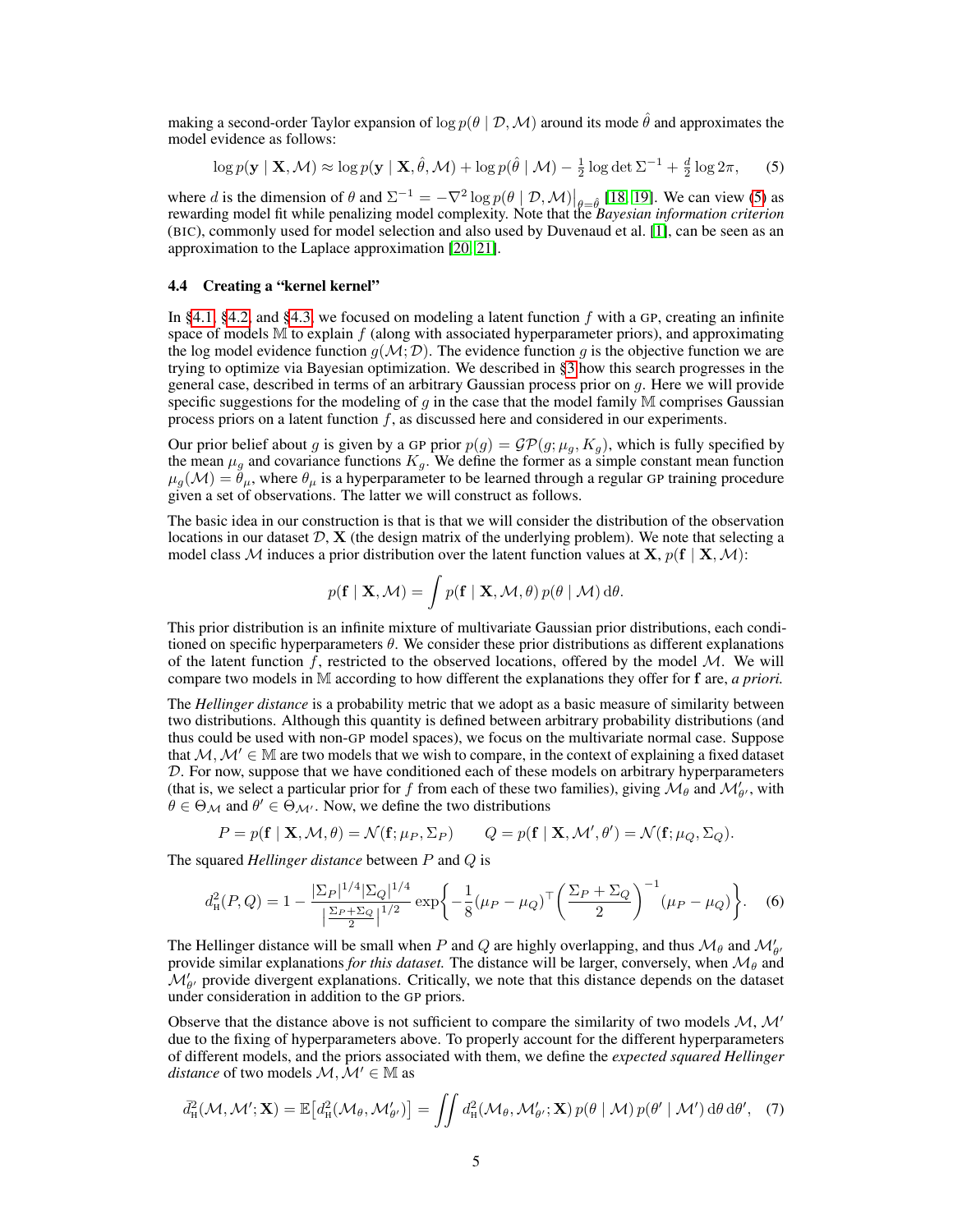

Figure 1: A demonstration of our model kernel  $K_q$  (8) based on expected Hellinger distance of induced latent priors. Left: four simple model classes on a  $1d$  domain, showing samples from the prior  $p(f | \mathcal{M}) \propto p(f | \theta, \mathcal{M}) p(\theta | \mathcal{M})$ . Right: our Hellinger squared exponential covariance evaluated for the grid domains on the left. Increasing intensity indicates stronger covariance. The sets  $\{SE, RQ\}$  and  $\{SE, PER, SE+PER\}$  show strong mutual correlation.

where the distance is understood to be evaluated between the priors provided on f induced at X. Finally, we construct the *Hellinger squared exponential* covariance between models as

$$
K_g(\mathcal{M}, \mathcal{M}'; \theta_g, \mathbf{X}) = \sigma^2 \exp\left(-\frac{1}{2} \frac{\bar{d}_{\rm H}^2(\mathcal{M}, \mathcal{M}'; \mathbf{X})}{\ell^2}\right),\tag{8}
$$

where  $\theta_g = (\sigma, \ell)$  specifies output and length scale hyperparameters in this kernel/evidence space. This covariance is illustrated in Figure 1 for a few simple kernels on a fictitious domain.

We make two notes before continuing. The first observation is that computing (6) scales cubically with  $|X|$ , so it might appear that we might as well compute the evidence instead. This is misleading for two reasons. First, the (approximate) computation of a given model's evidence via either a Laplace approximation or the BIC requires optimizing its hyperparameters. Especially for complex models this can require hundreds-to-thousands of computations that each require cubic time. Further, as a result of our investigations, we have concluded that in practice we may approximate (6) and (7) by considering only a small *subset* of the observation locations X and that this usually sufficient to capture the similarity between models in terms of explaining a given dataset. In our experiments, we choose 20 points uniformly at random from those available in each dataset, fixed once for the entire procedure and for all kernels under consideration in the search. We then used these points to compute distances (6–8), significantly reducing the overall time to compute  $K_q$ .

Second, we note that the expectation in (7) is intractable. Here we approximate the expectation via quasi-Monte Carlo, using a low-discrepancy sequence (a Sobol sequence) of the appropriate dimension, and inverse transform sampling, to give consistent, representative samples from the hyperparameter space of each model. Here we used 100  $(\theta, \theta')$  samples with good results.

#### 4.5 Active set of candidate models

Another challenging of exploring an infinite set of models is how we advance the search. Each round, we only compute the acquisition function on a set of candidate models  $C$ . Here we discuss our policy for creating and maintaining this set. From the kernel grammar (§4.1), we can define a model graph where two models are connected if we can apply one rule to produce the other. We seek to traverse this graph, balancing exploration (diversity) against exploitation (models likely to have higher evidence). We begin each round with a set of already chosen candidates  $\mathcal{C}$ . To encourage exploitation, we add to  $\mathcal C$  all neighbors of the best model seen thus far. To encourage exploration, we perform random walks to create diverse models, which we also add to  $C$ . We start each random walk from the empty kernel and repeatedly apply a random number of grammatical transformations. The number of such steps is sampled from a geometric distribution with termination probability  $\frac{1}{3}$ . We find that 15 random walks works well. To constrain the number of candidates, we discard the models with the lowest EI values at the end of each round, keeping  $|\mathcal{C}|$  no larger than 600.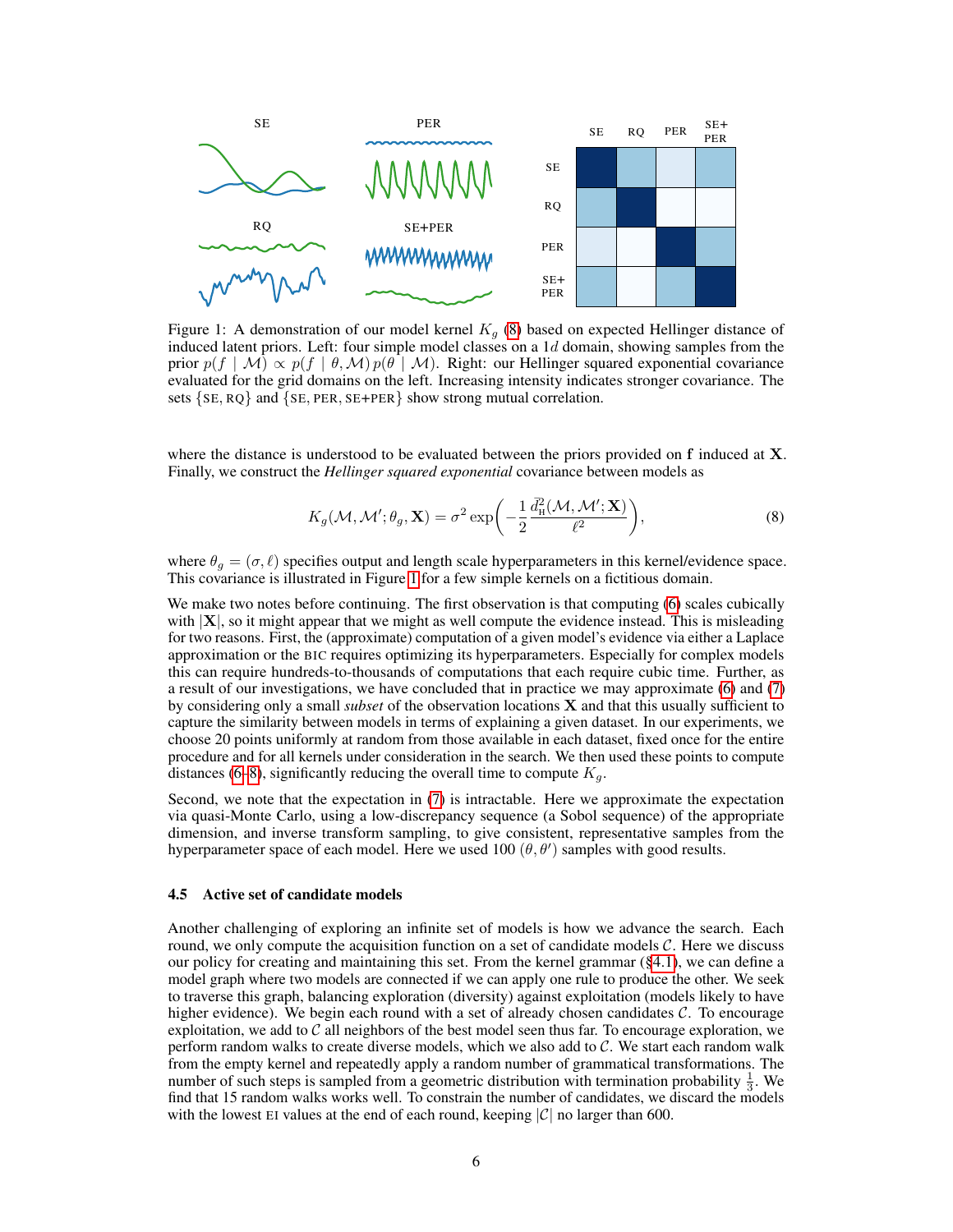| <b>Dataset</b>   | Train $%$ | Mean         | $k$ -NN (SP)  | k-NN $(\bar{d}_{\rm H})$ | GP $(d_H)$   |
|------------------|-----------|--------------|---------------|--------------------------|--------------|
| <b>CONCRETE</b>  | 20        | 0.109(0.000) | 0.200(0.020)  | 0.233(0.008)             | 0.107(0.001) |
|                  | 40        | 0.107(0.000) | 0.260(0.025)  | 0.221(0.007)             | 0.102(0.001) |
|                  | 60        | 0.107(0.000) | 0.266(0.007)  | 0.215(0.005)             | 0.097(0.001) |
|                  | 80        | 0.106(0.000) | 0.339(0.015)  | 0.200(0.003)             | 0.093(0.002) |
| <b>HOUSING</b>   | 20        | 0.210(0.001) | 0.226(0.002)  | 0.347(0.004)             | 0.175(0.002) |
|                  | 40        | 0.207(0.001) | 0.235(0.004)  | 0.348(0.004)             | 0.140(0.002) |
|                  | 60        | 0.206(0.000) | 0.235(0.004)  | 0.348(0.004)             | 0.123(0.002) |
|                  | 80        | 0.206(0.000) | 0.257(0.004)  | 0.344(0.004)             | 0.114(0.002) |
| <b>MAUNA LOA</b> | 20        | 0.543(0.002) | 0.736(0.051)  | 0.685(0.010)             | 0.513(0.003) |
|                  | 40        | 0.537(0.001) | 0.878(0.062)  | 0.667(0.005)             | 0.499(0.003) |
|                  | 60        | 0.535(0.001) | 1.051(0.058)  | 0.686(0.010)             | 0.487(0.004) |
|                  | 80        | 0.534(0.001) | 1.207 (0.048) | 0.707(0.005)             | 0.474(0.004) |

Table 1: Root mean square error for model-evidence regression experiment.

# 5 Experiments

Here we evaluate our proposed algorithm. We split our evaluation into two parts: first, we show that our GP model for predicting a model's evidence is suitable; we then demonstrate that our model search method quickly finds a good model for a range of regression datasets. The datasets we consider are publicly available<sup>4</sup> and were used in previous related work [1, 3]. AIRLINE, MAUNA LOA, METHANE, and SOLAR are 1d time series, and CONCRETE and HOUSING have, respectively, 8 and 13 dimensions. To facilitate comparison of evidence across datasets, we report log evidence divided by dataset size, redefining

$$
g(\mathcal{M}; \mathcal{D}) = \log(p(\mathbf{y} \mid \mathbf{X}, \mathcal{M})) / |\mathcal{D}|.
$$
 (9)

We use the aforementioned base kernels  $\{SE, RQ, LIN, PER\}$  when the dataset is one-dimensional. For multi-dimensional datasets, we consider the set  $\{SE_i\} \cup \{RQ_i\}$ , where the subscript indicates that the kernel is applied only to the ith dimension. This setup is the same as in [1].

## 5.1 Predicting a model's evidence

We first demonstrate that our proposed regression model in model space (i.e., the GP on  $q : \mathbb{M} \to \mathbb{R}$ ) is sound. We set up a simple prediction task where we predict model evidence on a set of models given training data. We construct a dataset  $\mathcal{D}_q$  (4) of 1 000 models as follows. We initialize a set M with the set of base kernels, which varies for each dataset (see above). Then, we select one model uniformly at random from M and add its neighbors in the model grammar to M. We repeat this procedure until  $|\mathbb{M}| = 1000$  and computed  $g(\mathcal{M}; \mathcal{D})$  for the entire set generated. We train several baselines on a subset of  $\mathcal{D}_q$  and test their ability to predict the evidence of the remaining models, as measured by the root mean squared error (RMSE). To achieve reliable results we repeat this experiment ten times. We considered a subset of the datasets (including both high-dimensional problems), because training 1 000 models demands considerable time. We compare with several alternatives:

- 1. Mean prediction. Predicts the mean evidence on the training models.
- 2.  $k$ -nearest neighbors. We perform  $k$ -NN regression with two distances: shortest-path distance in the directed model graph described in §4.5 (SP), and the expected squared Hellinger distance (7). Inverse distance was used as weights.

We select k for both k-NN algorithms through cross-validation, trying all values of k from 1 to 10. We show the average RMSE along with standard error in Table 1. The GP with our Hellinger distance model covariance universally achieves the lowest error. Both  $k$ -NN methods are outperformed by the simple mean prediction. We note that in these experiments, many models perform similarly in terms of evidence (usually, this is because many models are "bad" in the same way, e.g., explaining the dataset away entirely as independent noise). We note, however, that the GP model is able to exploit correlations in *deviations* from the mean, for example in "good pockets" of model space, to achieve

<sup>4</sup> <https://archive.ics.uci.edu/ml/datasets.html>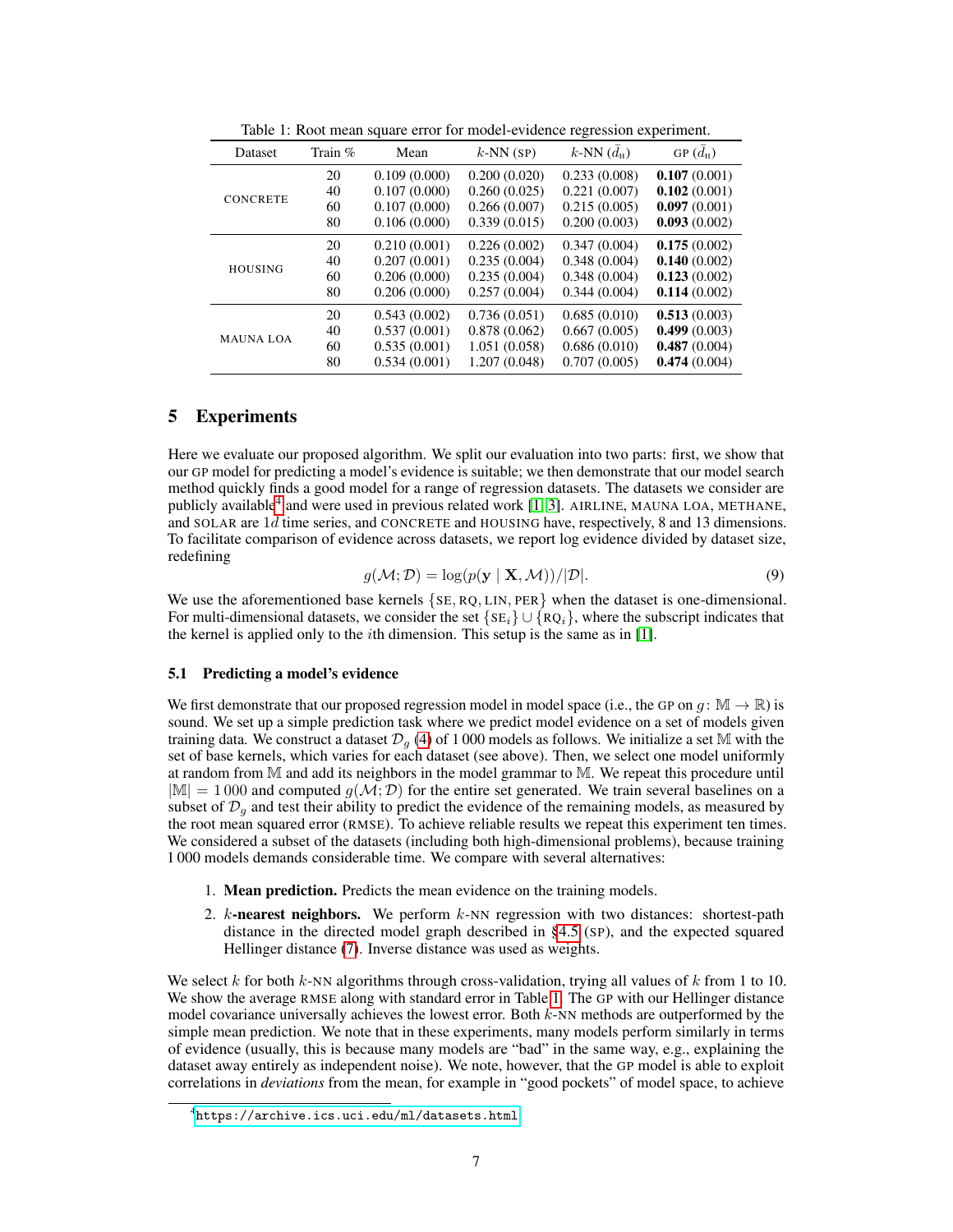

Figure 2: A plot of the best model evidence found (normalized by  $|\mathcal{D}|$ , (9)) as a function of the number of models evaluated,  $g(\mathcal{M}^*; \mathcal{D})$ , for six of the datasets considered (identical vertical axis labels omitted for greater horizontal resolution).

better performance. We also note that both the  $k$ -NN and GP models have decreasing error with the number of training models, suggesting our novel model distance is also useful in itself.

## 5.2 Model search

We also evaluate our method's ability to quickly find a suitable model to explain a given dataset. We compare our approach with the greedy *compositional kernel search* (CKS) of [1]. Both algorithms used the same kernel grammar (§4.1), hyperparameter priors (§4.2), and evidence approximation (§4.3, (5)). We used L-BFGS to optimize model hyperparameters, using multiple restarts to avoid bad local maxima; each restart begins from a sample from  $p(\theta | \mathcal{M})$ .

For BOMS, we always began our search evaluating SE first. The active set of models  $C$  (§4.5) was initialized with all models that are at most two edges distant from the base kernels. To avoid unnecessary re-training over g, we optimized the hyperparameters of  $\mu_q$  and  $K_q$  every 10 iterations. This also allows us to perform rank-one updates for fast inference during the intervening iterations. Results are depicted in Figure 2 for a budget of 50 evaluations of the model evidence. In four of the six datasets we substantially outperform CKS. Note the vertical axis is in the log domain. The overhead for computing the kernel  $K_q$  and performing the inference about g was approximately 10% of the total running time. On MAUNA LOA our method is competitive since we find a model with similar quality, but earlier. The results for METHANE, on the other hand, indicate that our search initially focused on a suboptimal region of the graph, but we eventually do catch up.

# 6 Conclusion

We introduced a novel automated search for an appropriate kernel to explain a given dataset. Our mechanism explores a space of infinite candidate kernels and quickly and effectively selects a promising model. Focusing on the case where the models represent structural assumptions in GPs, we introduced a novel "kernel kernel" to capture the similarity in prior explanations that two models ascribe to a given dataset. We have empirically demonstrated that our choice of modeling the evidence (or marginal likelihood) with a GP in model space is capable of predicting the evidence value of unseen models with enough fidelity to effectively explore model space via Bayesian optimization.